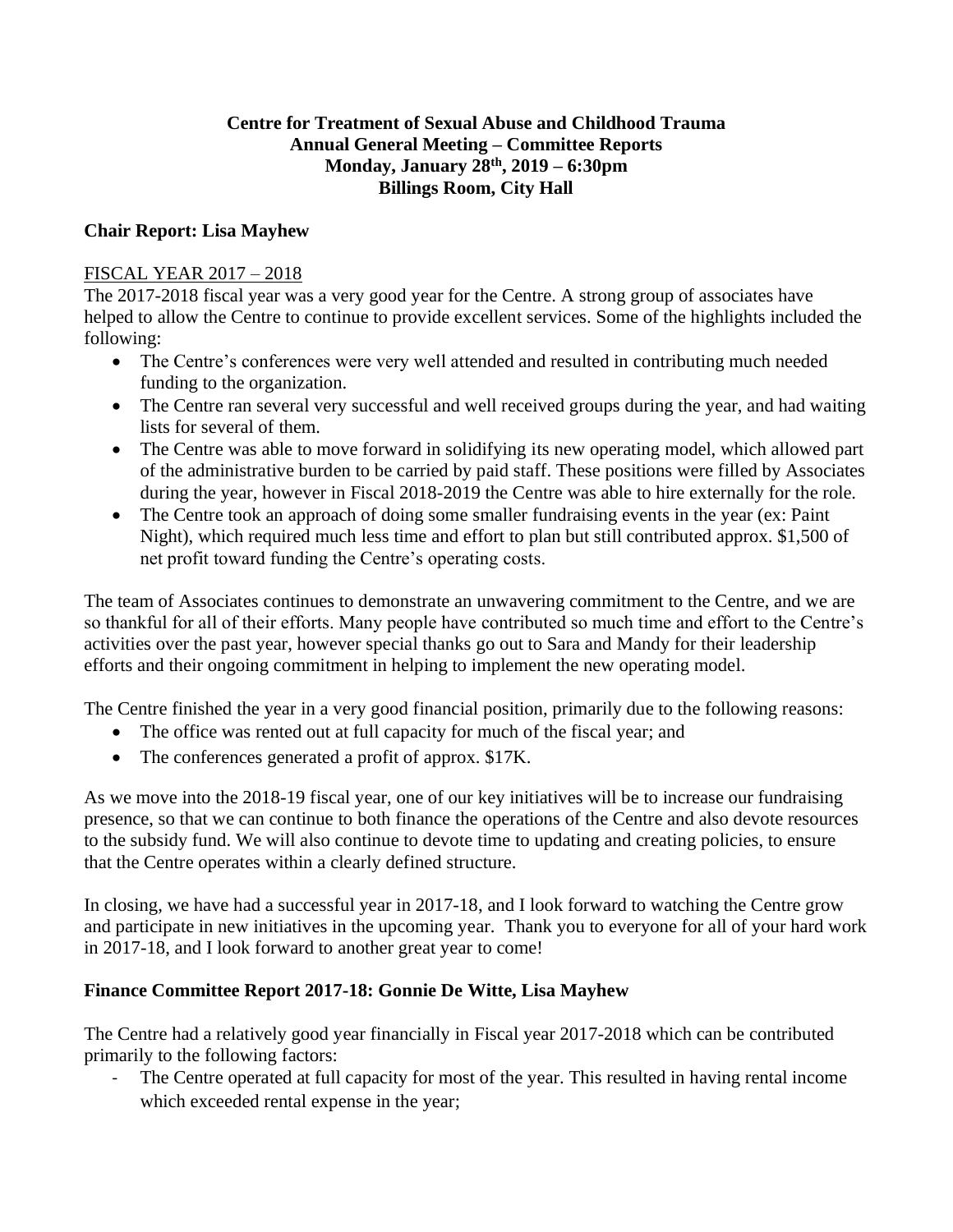- The conferences were well attended and as a result the Centre made an operating profit of approx. \$17K on the events.

During Fiscal year 2017-2018, the Centre was able to reduce its reliance on volunteer administrative support and was able to pay two of the associates 10 hours/week to help compensate for some of their efforts. The profits generated from rental income and conferences helped to fund these costs.

The 2018-19 budget was reviewed and has been approved by the Board. The Centre anticipates having a small operating profit during the 2018-2019 Fiscal year.

The committee is in the process of reviewing the draft of the 2017-2018 Financial Statements and they will be submitted to the Board for approval in the upcoming weeks. On review and approval of the Financial Statements by the Board, the Financial Statements and Charity Return for the fiscal year 2017- 2018 will be finalized for filing by the due date at the end of March 2019.

## Services

Michelle Taylor of Crossfoot Bookkeeping has continued to provide high quality bookkeeping to the Centre on a pro bono basis throughout 2017-2018. We are very grateful for all of her contributions during the current year.

Frouin Group is in the process of performing a review of the financial statements for the year 2017– 2018 and will be engaged again to prepare the statements for the current fiscal year.

## **Clinical Committee Report 2017-18: Sara Warren**

Through recruitment of new Associate candidates to the Centre, we have been able to reach all of the referral needs internally. We have seen a large influx of intakes in the last few months, and have now needed to create a waitlist for services. In the upcoming months, we will be working on re-starting the membership program to assist in supporting the referral needs of the Centre. In the 2017-18 fiscal year, the Centre saw a total of 258 intakes completed, which include low-fee, reduced fee and full fee referrals. The Centre has been working hard at expanding their referral source through more networking with other organizations, and attending more public awareness events in the Ottawa community.

We have also been able to offer a few groups this past year including a women's and men's trauma processing group, which was funded by the City of Ottawa Community Project Funding program. We have seen a great success with these groups, and have been able to offer a much needed service to the community. In the upcoming months, we will be applying for additional funding in the hopes to offer these groups on a continuous basis. Also, with the support of one of our interns, Morgan Purdy, we are able to offer a trauma-informed yoga group. This group was able to service clients who were on our waitlist, as well as provide revenue to the Centre.

The Centre hosted a 7 practicum students throughout the past fiscal year: Claude Tellier, M.Ed. candidate from University of Ottawa; Betty Yeung, M.Ed. candidate from University of Ottawa; Morgan Purdy, MSW candidate from Carleton University; Emily Courtmanche, M.Ed. candidate from University of Ottawa, as well as Sandra Neil, Ashley Lawrence and Chelsea Vineyard, all MACP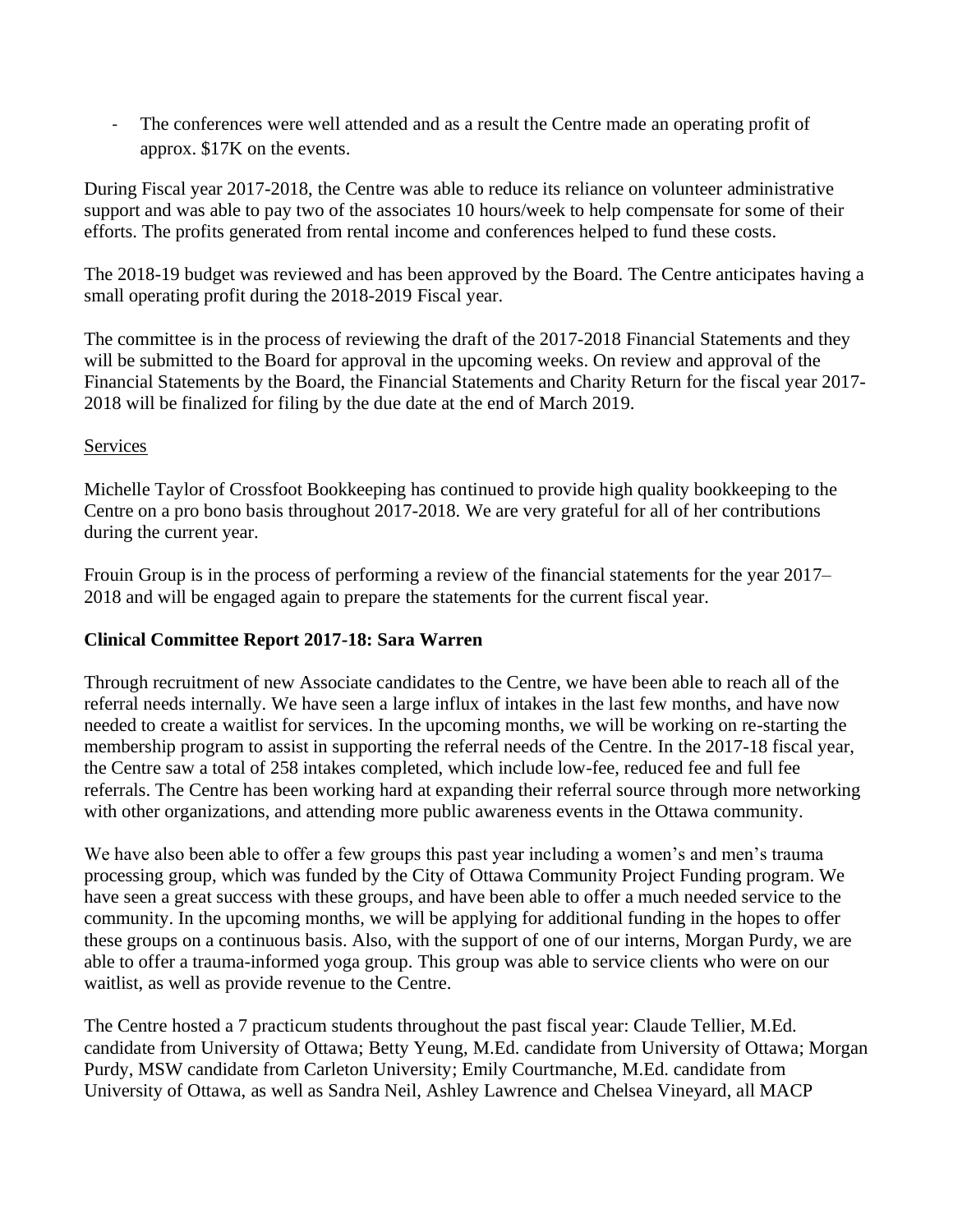candidates from Yorkville University. These 7 intern therapists have offered hours and hours of therapy to the client on our waiting list for services who have limited resources to pay for therapy. We are incredibly fortunate to have them at the Centre. For this current fiscal year, all of the internships available have been filled. We had 1 start in January, 1 starting in May, and 2 starting in September.

### **Administration Committee Report 2017-18: Sara Warren**

In 2017-18, the Centre saw an increase in the administrative needs required to uphold all of the initiatives being continued and developed. Mandy Paquette and Sara Warren continued as administrative coordinators throughout the fiscal year, and continued to work hard to get the Centre to a position where they could hire externally for these positions. We began the interview process to hire one administrative coordinator early in the 2018-19 year, and we able to secure a success candidate, Jessica Lundy. We are very excited to have her join our team!

In 2017-18 the Centre was at capacity for Associates and Renters for most of the year. There were a few transitions throughout the year, but we were able to stay relatively stable with some Associates leaving, and some new Associates joining us. At the beginning of the 2018-19 fiscal year, we have had a few Associates leave the Centre, and are currently in the process of recruiting two new Associates. The hopes will also be to implement a membership program for adjunct members that both support the needs of our referrals, as well as provided increased revenue to the Centre to help compensate for possible transitions with Associates.

### **Policy and Planning Committee Report 2017-18: Sara Warren**

In 2017-18, the new organizational model has continued to be implemented at the Centre after being approved late in the 2016-17 fiscal year. With this new implementation, there were many policies that were no cohesive to the organizational model. We created an ad-hoc policy committee at the beginning of the year, and had a strategic planning meeting in January 2018 to policies that needed to be made a priority, as well as create a template to use with all policies moving forward. In this meeting, it was discussed that the priorities were conflict, standards of practice, subsidy and group policies. The conflict policy was brought forth to Associates and Board members; and approved in November. We are continuing to work on the additional policies prioritized, and have added the membership program with the increased need for client services.

#### **Programming Committee Report 2016-17: Sara Warren**

During the 2017-18 fiscal year, Martha Stark provided a workshop on "The Therapeutic Use of Optimal Stress to Promote Recovery" in October 2017 and had 52 participants registered. The workshop resulted in the profit of approximately \$3500.

Kathy Steele also presented on "A Practical and Integrative Approach to Treating Complex PTSD and Dissociative Disorders" in April 2018, and had 60 participants registered. This workshop generated a profit of approximately \$5000.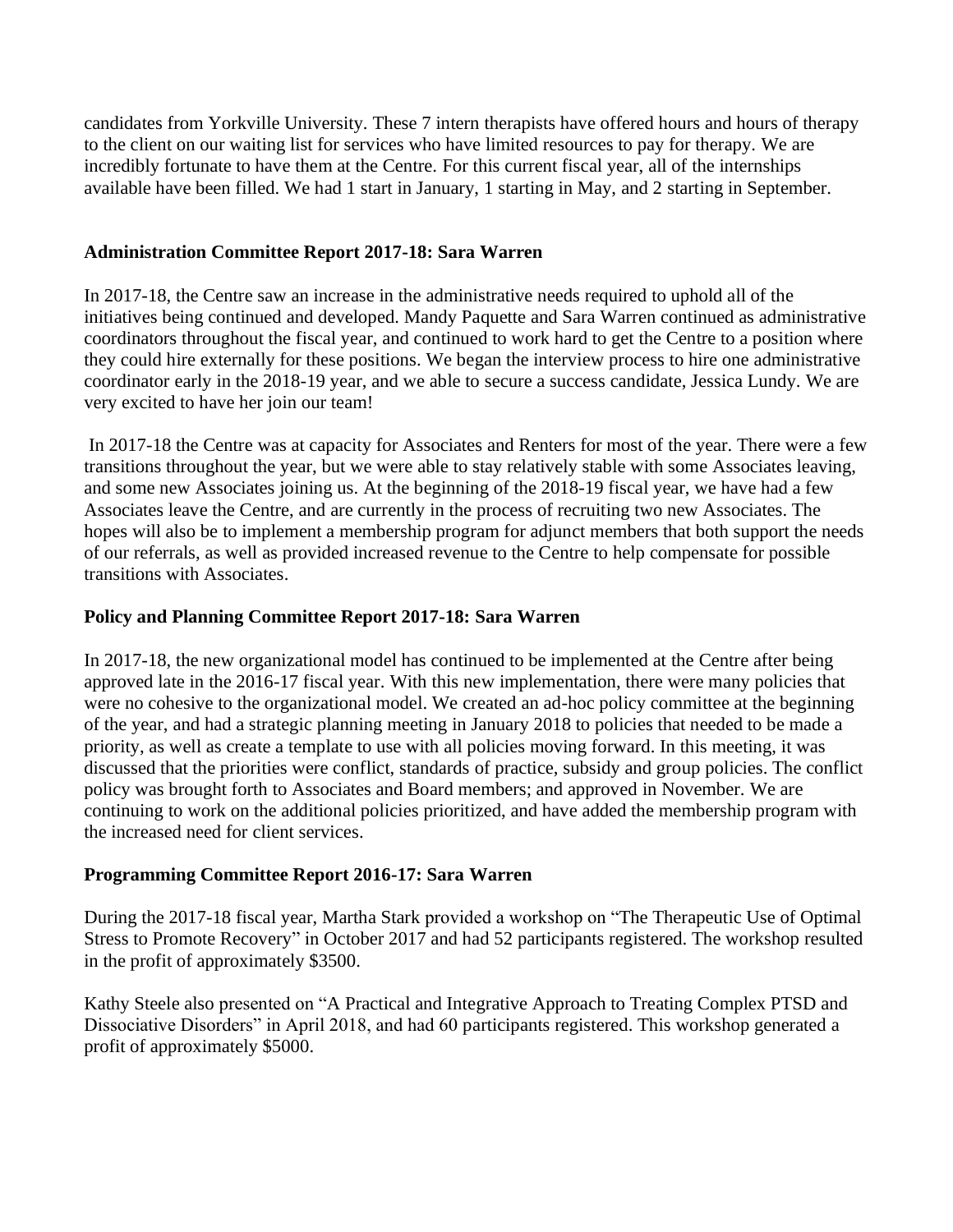Unfortunately, our speaker for October 2018 was unable to present at that time but will be coming to present in March 2019. We were able to add an additional workshop from Ashkan Rahmani, a previous intern at the Centre, who provided a presentation on "The Neurobiology of Trauma." Although it was not as large as our other workshops, it was able to generate approximately \$1400.

The Centre also has two workshops planned for the current fiscal year: Deb Dana – "Polyvagal Theory and the Application to Working with Trauma" in March 2019; and the Narrative Therapy Centre – "Narrative Therapy: Responding to Trauma" in September 2019. We are very excited for these upcoming workshop as they are a much needed resource in the Ottawa mental health community.

## **Growth and Communications Committee Report 2017-18: Susan McDonald**

The fiscal year 2017-18 was a less active year for the Growth and Communications Committee (G&C), in part because membership was halved by the departure of both community and associate Board members. After the departure of Sandra MacInnis, membership was reduced to community Board members Susan McDonald and Dylan Bridger. Sara Warren joined in several meetings as a liaison with the Centre. Meetings were not held monthly, but on an as-needed basis.

#### **Website & Social Media**

The website was updated to reflect the new location and new associates. With the support of community Board member, Dylan Bridger, the Centre used its website and its Twitter and Facebook platforms effectively over the fiscal year 2017-2018 to advertise education events, Giving Tuesday and other smaller events of interest. We had a social media plan and were able to pre-program announcements via Sendibles.

#### **Fundraising Report**

#### Activities

Giving Tuesday – the last Tuesday in November (following American Thanksgiving) is deemed Giving Tuesday and the Centre had a dedicated webpage. Approximately \$500 was raised on this day through direct donations.

#### The Ottawa Marathon/Race Weekend

The pros and cons of entering a team in the Ottawa Race Weekend were debated at the 2016-17 AGM (January 2019). Ultimately, it was decided that we were too late to capitalize on the fundraising opportunities given that registration and fundraising begins in September and it was already into February. It was decided that IF we are to take on this event, we need someone to take leadership and ensure participation of a full team, AND we need to start in the fall when registration for the race opens. We shall attempt this for the race in May 2019.

#### The Great Glebe Garage Sale

Once the decision about not participating in the Ottawa Race Weekend was made, the idea of raising money at the Great Glebe Garage Sale was suggested and Board members and associates all participated in some way – donating items, baking treats to sell as well, and helping out on the day of.

The event was hosted at Susan McDonald's home, setting up a table on the front lawn. Never having done this before, no one was quite sure what to expect. A limited amount of effort went into the event,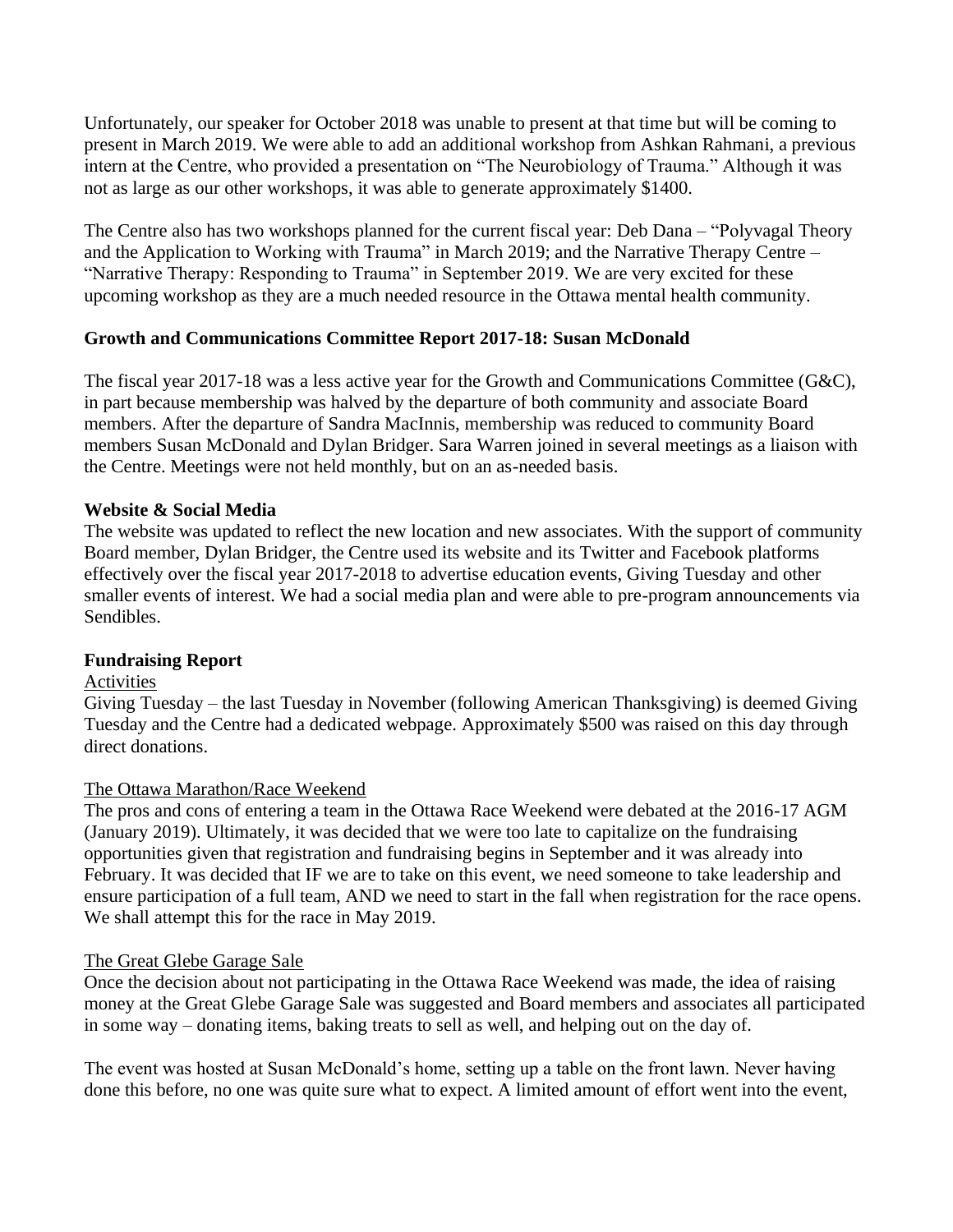most on the day of when we set up before 8am and took down the table and un-sold items by 2pm. The GGGS asks that 10% of proceeds be donated to the Ottawa Food Bank. With that taken from total proceeds, about \$700 was raised. A photo with MP Environment Minister Catherine McKenna was posted to her site and everyone helped raise awareness about the work of the Centre. Thank you to all who helped out. It was a good day, and a good way to get to know community Board members and associates!

### **Fundraising Plan for 2018-19**

At the September Board meeting, the G&C Committee presented its fund raising plan for fiscal 2018-19. With limited resources, the recommendation was to put efforts into the Ottawa Race Weekend and the Great Glebe Garage Sale, in addition to a couple small activities such as Giving Tuesday, and another event like "Build a Terrarium."

Fundraising points of reference for next AGM reporting: November 2018 – Giving Tuesday campaign One event – Ottawa Race Weekend – May 2019 Build a Terrarium/Paint Nite - 2019

### **Board and Committee Membership**

Fiscal year 2017-18 saw the departure of community board member Sandra MacInnis. Dylan Bridger, another community board member moved to Toronto, but agreed to stay active and joined as many board meetings as he could by phone or Skype.

The Board welcomed Claude Tellier, a therapist who chose not to join the Centre as an associate, but as community board member in the spring. In the early fall, Meghan Billings also joined as a new community board member. Meghan is a supervisor of texting services for the Kids Help Phone. We welcome and thank both community and associate board members for their time.

The G&C Committee continues to recruit for new community board members.

## **By-Laws**

As in the previous fiscal year, there was no further work done on the Centre by-laws in 2017-18. There is a new provincial government, but there has been no direction that the new legislation on non-profit organizations is a priority. Work has moved forward with a re-structuring of the Centre. It is recommended that the by-laws are reviewed with the new structure.

#### **Priorities for 2018-2019**

- 1) Board recruitment both community members and associate members
- 2) Fundraising plan to make the most of one large fundraising event; support smaller activities